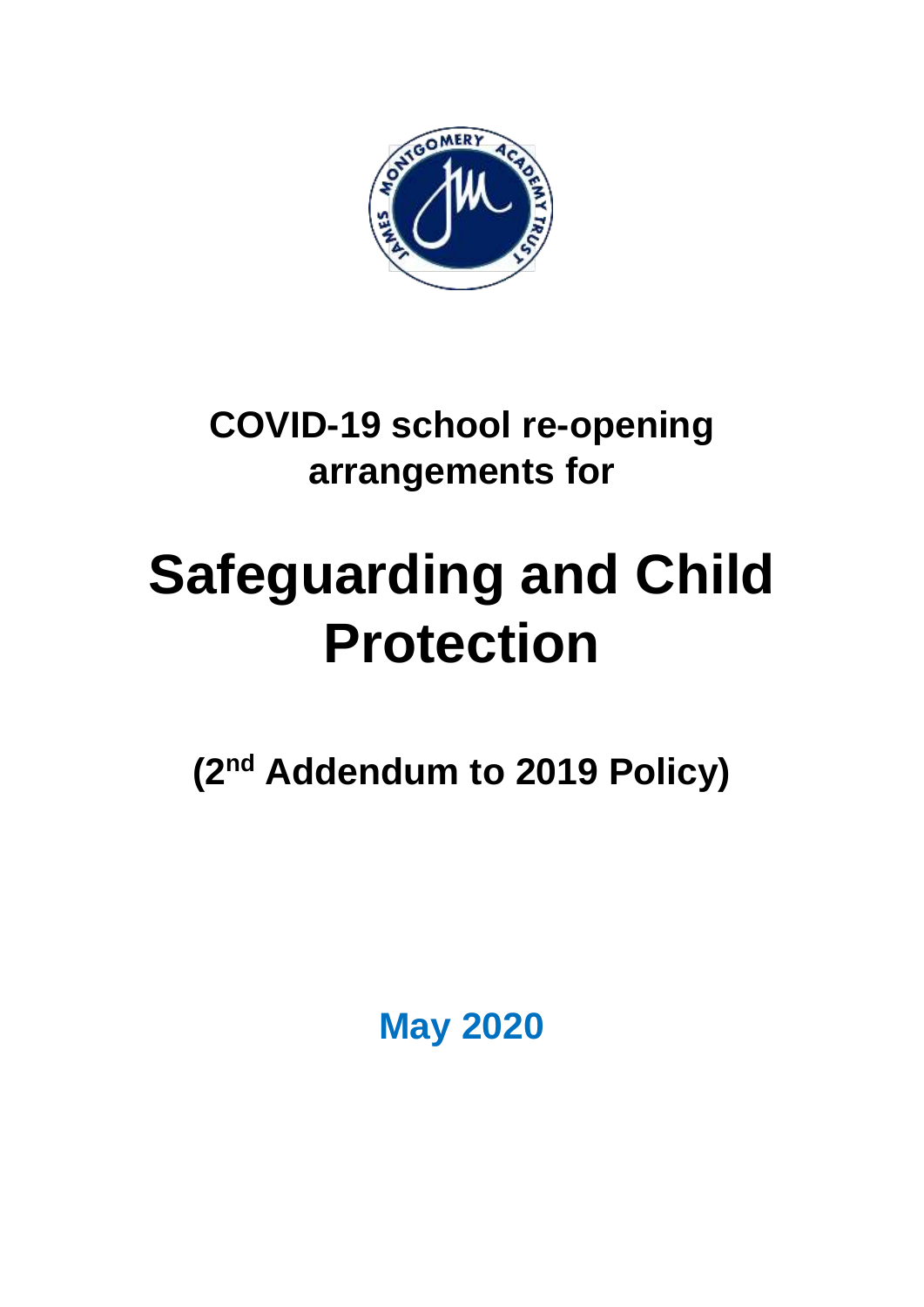# **Context**

From 1<sup>st</sup> June 2020, schools were asked to prepare for wider re-opening for priority groups. This included early years, year 1 and year 6 children. This is in addition to the children of workers critical to the COVID-19 response and children who are vulnerable.

This addendum of the James Montgomery Academy Trust Safeguarding and Child Protection policy contains details of our safeguarding arrangements as a Trust in this time of national emergency.

# **Our responsibility**

As some children in designated year groups begin a phased return to school, and whilst acknowledging the pressure that schools are under, it remains essential that school continues to be a safe place for children. To this end, JMAT schools remain committed to the safeguarding principles laid down in the JMAT Safeguarding Policy, which protect all children from harm and abuse. Additionally, all JMAT schools will have due regard to the following:

- that staff members may identify new safeguarding concerns about individual children as they see them in person following partial school closures
- that staff are aware of the what to do if they have any concerns about a child, including new concerns where children are returning
- the continued importance of all staff acting immediately on any safeguarding concerns, including new concerns where children are returning

JMAT schools should ensure that any safeguarding and welfare information held on all children (including returning children) remains accurate and up to date. Updating this information may be through parents, social care or early help as appropriate.

Staff will need to identify and support any vulnerable children and parents that return to settings, for example, by signposting them to appropriate local services such as health visitors, mental health services, and domestic or substance abuse services, and school nurses where applicable.

# **Risk assessment**

Each school must carry out a JMAT risk assessment prior to opening. The assessment should directly address risks associated with coronavirus, so that sensible measures can be put in place to control those risks for children, parents and staff. The risk assessment has taken into account employees views and concerns around health and safety ascertained from the JMAT staff survey.

# **Attendance monitoring**

No-one with any symptoms of coronavirus should attend school for any reason.

Parents and carers of eligible year groups, and critical workers/parents and carers of vulnerable children, are strongly encouraged to bring in their children, **but they will not face fines or [other](https://www.gov.uk/government/publications/actions-for-educational-and-childcare-settings-to-prepare-for-wider-opening-from-1-june-2020) [sanctions](https://www.gov.uk/government/publications/actions-for-educational-and-childcare-settings-to-prepare-for-wider-opening-from-1-june-2020) if they don't.**

Vulnerable children are expected to attend school from 1st June, where it is appropriate for them (that is, where there are no shielding concerns for the child or their household, and/or following a risk assessment for children with an EHC plan), so that they can gain the educational and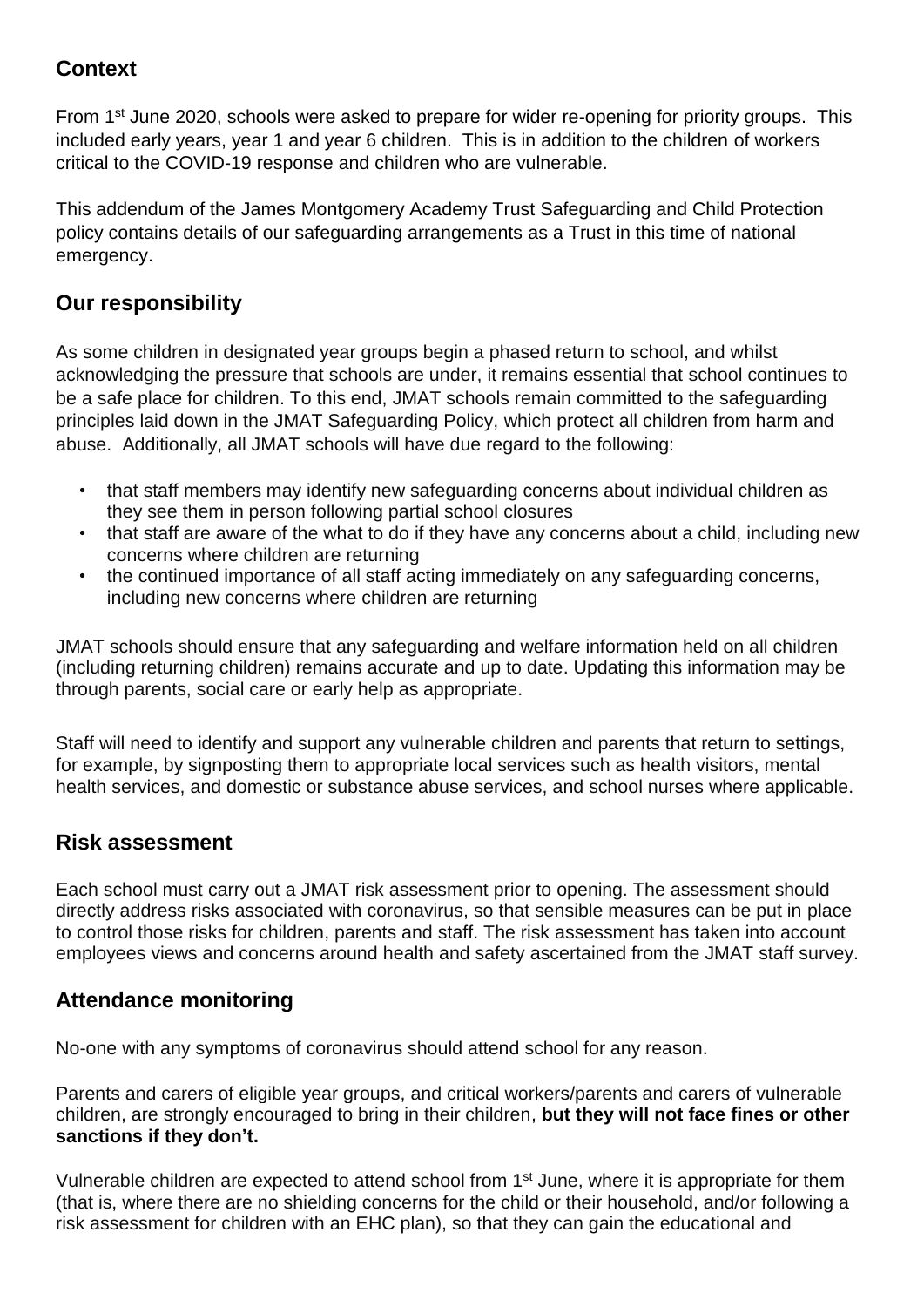wellbeing benefits of attending. Vulnerable children – regardless of year group – that have not been attending in the recent period are expected to return to school where this would now be appropriate for them to do so. School staff are expected to work with and support the relevant families and pupils to return to school or college, where attendance is appropriate. A brief summary of attendance expectations across the different groups of vulnerable children is as follows:

- for vulnerable children who have a social worker, attendance is expected unless the child/household is shielding or clinically vulnerable (see the advice set out by Public Health England on [households](https://www.gov.uk/government/publications/covid-19-stay-at-home-guidance) with possible coronavirus infection and shielding and [protecting](https://www.gov.uk/government/publications/guidance-on-shielding-and-protecting-extremely-vulnerable-persons-from-covid-19) people defined on medical grounds as clinically extremely [vulnerable](https://www.gov.uk/government/publications/guidance-on-shielding-and-protecting-extremely-vulnerable-persons-from-covid-19)
- for vulnerable children who have an education health and care (EHC) plan, attendance is expected where it is determined, following risk [assessment,](https://www.gov.uk/government/publications/coronavirus-covid-19-send-risk-assessment-guidance/coronavirus-covid-19-send-risk-assessment-guidance) that their needs can be as safely or more safely met in the educational environment
- for vulnerable children who are deemed otherwise vulnerable, at the school's discretion, attendance is expected unless the child/household is shielding or clinically vulnerable (see the advice set out by Public Health England on [households](https://www.gov.uk/government/publications/covid-19-stay-at-home-guidance) with possible coronavirus [infection](https://www.gov.uk/government/publications/covid-19-stay-at-home-guidance) and shielding and [protecting](https://www.gov.uk/government/publications/guidance-on-shielding-and-protecting-extremely-vulnerable-persons-from-covid-19) people defined on medical grounds as clinically extremely [vulnerable](https://www.gov.uk/government/publications/guidance-on-shielding-and-protecting-extremely-vulnerable-persons-from-covid-19)

Schools should continue to be in communication with social workers where children with a social worker do not attend. They should also continue to follow up with any parent or carer whose child has been expected to attend and doesn't. All communication, such as reason for non-attendance should be recorded on Safeguard.

Schools should resume taking their attendance register from 1 June and continue to complete the required documents from the LA, which gives the Department for Education daily updates on how many children and staff are attending.

To support the above, schools should take the opportunity when communicating with parents and carers to confirm emergency contact numbers are correct and ask for any additional emergency contact numbers where they are available.

# **Staff workload and wellbeing**

The JMAT management team and school leaders are conscious of the wellbeing of all staff, including senior leaders themselves, and the need to implement flexible working practices in a way that promotes good work-life balance and supports teaching/support staff and leaders.

Workload should be carefully managed and schools should assess whether staff who are having to stay at home due to health conditions are able to support remote education, while others focus on face-to-face provision.

# **Supporting children not in school**

Now that primary schools will be opening more widely, larger numbers of staff will be needed to provide face-to-face teaching at school. This means that it may be more difficult to maintain the same level of remote education provision for pupils in the year groups who are not eligible to attend, or for those pupils in year groups who are eligible to attend but who themselves cannot.

It is expected that school staff continue to have regular contact with the children in their class to support home learning. If they have any concerns about lack of contact, response to home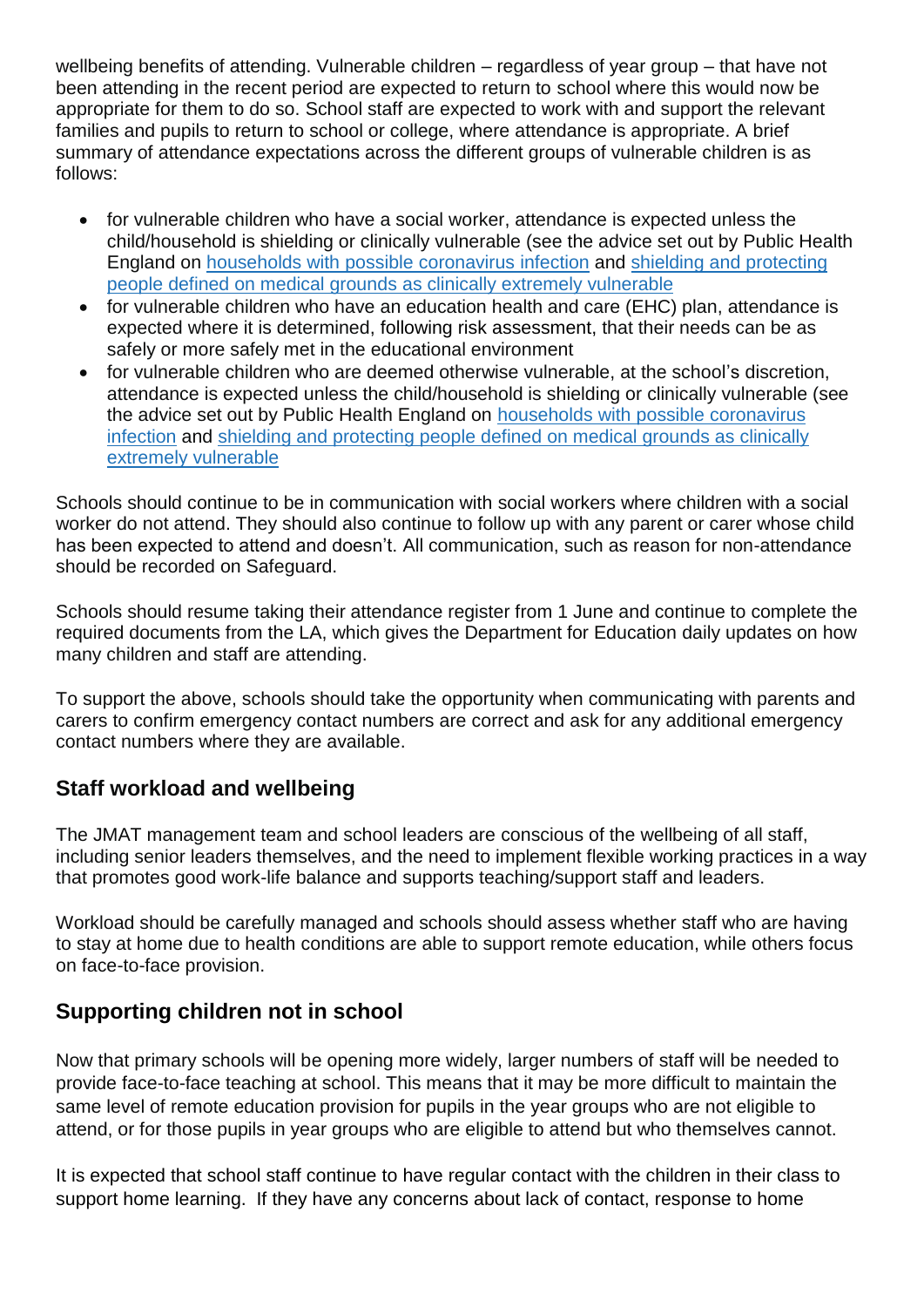learning or any other safeguarding concerns, they should log their concern on Safeguard for the safeguarding team to follow up.

Where concerns arise, the DSL will consider any referrals as appropriate. Where the DSL has identified a child to be on the edge of social care support, or who would normally receive pastoraltype support in school, they should ensure that a robust communication plan is in place for that child.

# **Contact with vulnerable children not in school**

Where applicable, and when a child has a social care provision, the social worker must be informed that the child(ren) is not attending school.

School contact with vulnerable children should continue to be weekly, and continue to follow the plan that has previously been in place during temporary closure. All contact should continue to be logged on Safeguard.

# **Supporting children in school**

The JMAT is committed to ensuring the safety and wellbeing of all pupils and staff, and will continue to provide as safe a space as possible for all children to attend and flourish. The Headteacher will ensure that appropriate staff are on site and staff to pupil ratio numbers are appropriate, to maximise safety.

All schools, with detailed guidance from JMAT, will implement the protective measures stipulated in the DfE protective measures guidance. This includes reduced class sizes, classes operating in 'bubbles' (which will remain separated during the school day), social distancing measures, as well as special arrangements for hygiene, cleaning, infection control and use of PPE.

# **Designated Safeguarding Lead**

As schools open to wider groups of children, all JMAT schools will now operate their own provision. Each JMAT school has a Designated Safeguarding Lead (DSL) or a Deputy DSL present.Where a trained DSL (or deputy) is not on site, in addition to the above, a senior leader will assume responsibility for co-ordinating safeguarding on site.

The DSLs in each JMAT school will continue to engage with social workers and attend all multiagency meetings if required. This can be done remotely.

The DSL (or deputy) should provide support to teachers and pastoral staff to ensure that contact is maintained with children (and their families) who are not yet returning to school or college. Where possible staff should try and speak directly to children to help identify any concerns. Staff should be encouraged (where possible) to make calls from school via school phones. Where staff use personal phones to make calls, they should withhold their personal number.

DSL training is unlikely to take place during this period (although the option of online training can be explored). For the period coronavirus measures are in place, a DSL (or deputy) who has been trained will continue to be classed as a trained DSL (or deputy) even if they miss their refresher training.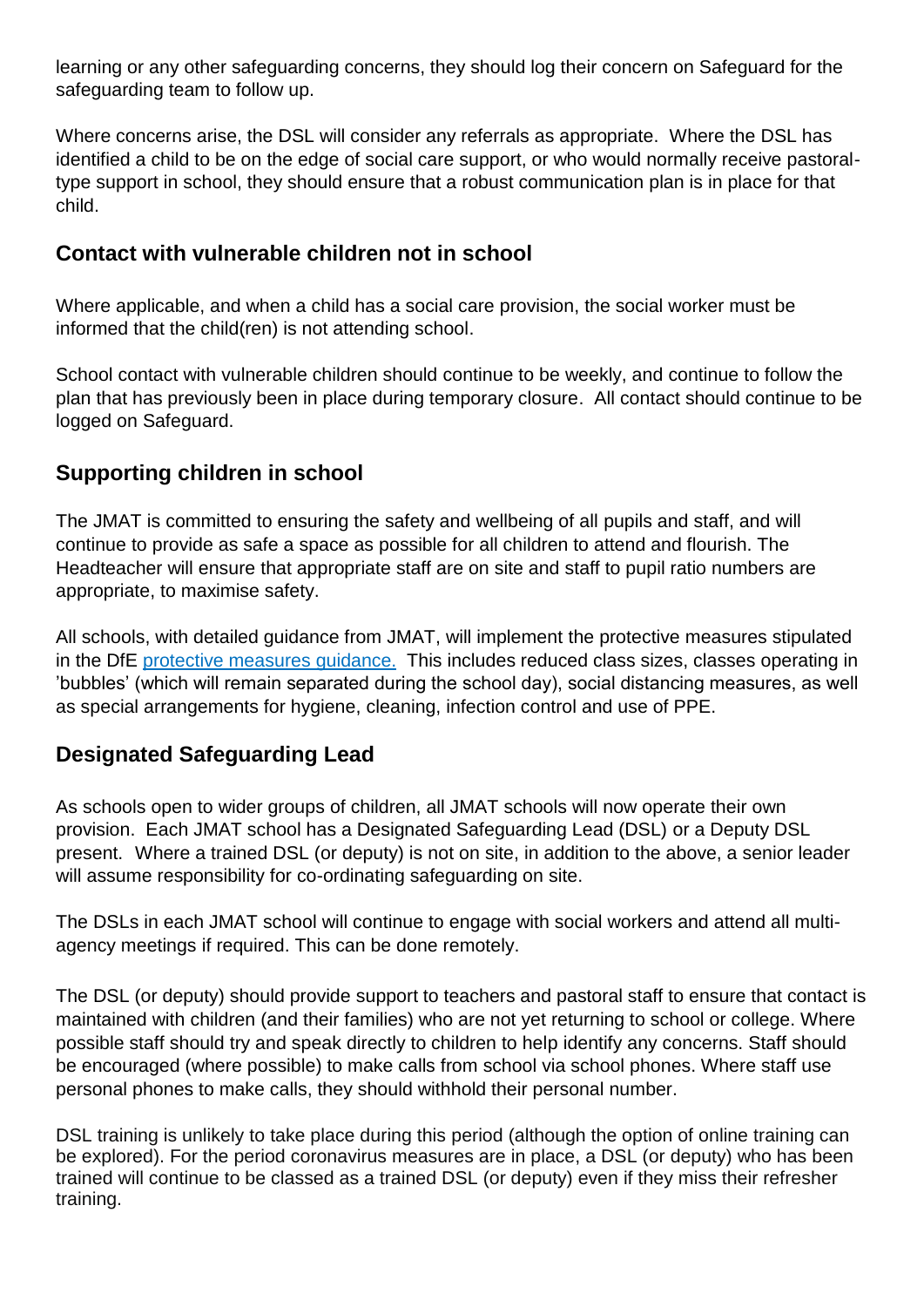DSLs (and deputies) should continue to do what they reasonably can to keep up to date with safeguarding developments, such as via safeguarding partners, newsletters and professional advice groups.

Every JMAT school will face unique challenges at this time, including as they welcome back more children. Where reasonably possible and where relevant, the DSL (or deputy) should consider these challenges in a child protection context and reflect them in the child protection procedures as appropriate.

## **Reporting a concern**

Where staff have a concern about a child, they should continue to follow the process outlined in the JMAT Safeguarding Policy, this includes making a report via Safeguard. This also applies when interacting/communicating remotely with pupils for home learning.

In the unlikely event that a member of staff cannot access Safeguard, they should email the Designated Safeguarding Lead, Deputy or Headteacher. This will ensure that the concern is received.

#### **Staff are reminded of the need to report any concern immediately and without delay.**

Concerns around the Headteacher should be directed to the Chair of Governors of that school. The JMAT will continue to offer support in the process of managing allegations.

# **Safeguarding Training and induction**

All existing school staff have had safeguarding training and have read Part 1 of Keeping Children Safe in Education (2019). The important thing for these staff will be awareness of any new local arrangements, especially if these are being reviewed/changed as a result of more children returning, so they know what to do if they are worried about a child. All new additions to policy will be uploaded onto Safeguard as a 'must read' document. DSLs within school must monitor that staff have read and understood all new guidance.

Where new staff are recruited, or new volunteers enter the school or college, they should continue to be provided with a safeguarding induction. An up to date child protection policy (described above) will support this process as will part 1 of [KCSIE.](https://www.gov.uk/government/publications/keeping-children-safe-in-education--2)

# **Safeguarding and Year 6 transition**

It is important for school to do whatever they reasonably can to provide the receiving secondary school with any relevant welfare and child protection information. This will be especially important where children are vulnerable. For looked-after children, any change in school should be led and managed by the virtual school head with responsibility for the child. The receiving school should be aware of the reason the child is vulnerable and any arrangements in place to support them.

As a minimum the receiving school should, as appropriate, have access to a vulnerable child's EHC plan, child in need plan, child protection plan or, for looked-after children, their personal education plan and know who the child's social worker (and, for looked-after children, who the responsible virtual school head is). This should ideally happen before a child arrives and, where that is not possible as soon as reasonably practicable. Any exchanges of information will ideally happen at DSL (or deputy) level, and likewise between SENCOs. However, it is acknowledged this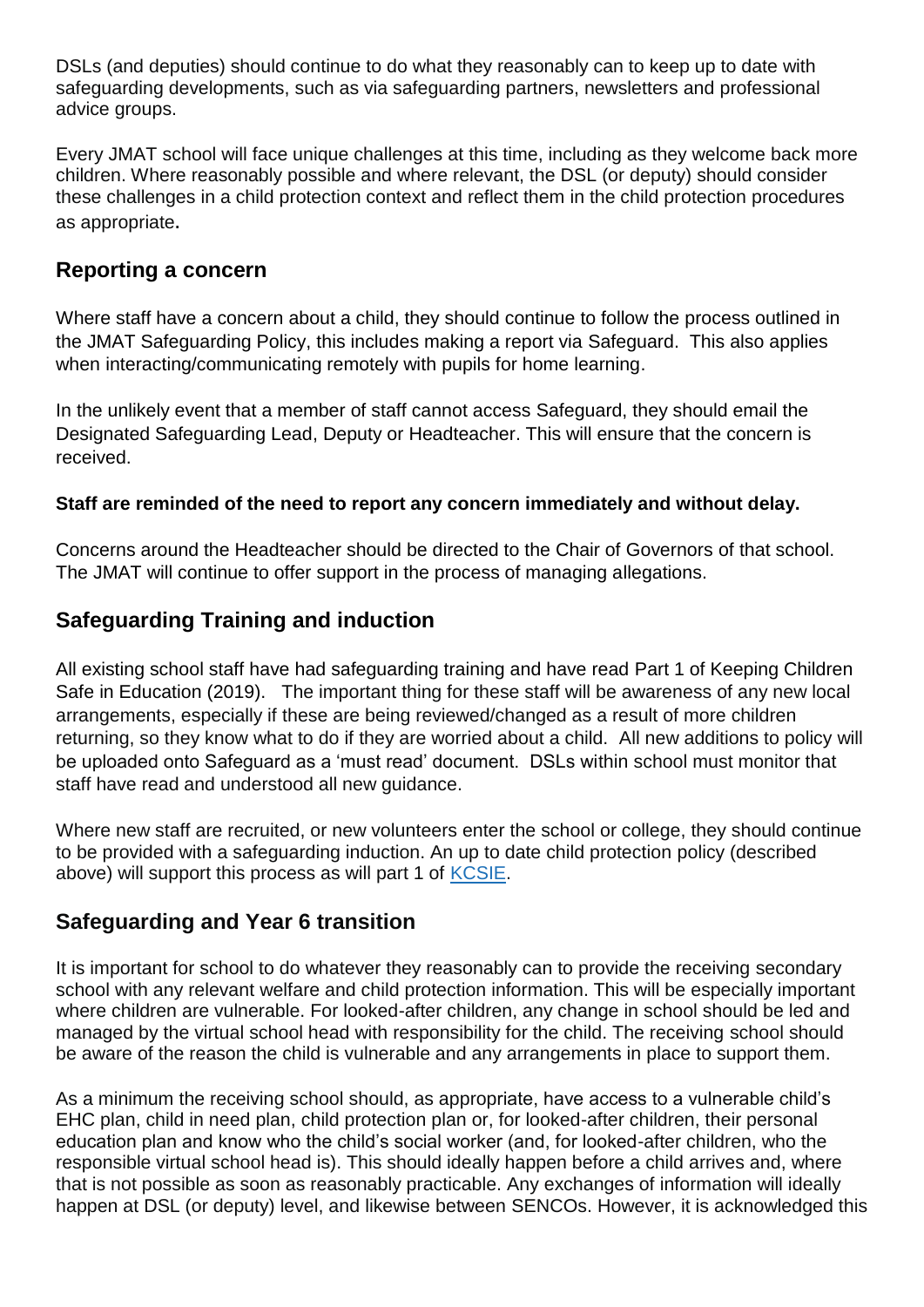may not always be possible, due to staff shielding, etc. Where this is the case senior leaders should take responsibility.

Whilst schools must continue to have appropriate regard to data protection law, that does not prevent the sharing of information for the purposes of keeping children safe. Further advice about information sharing can be found in [KCSIE.](https://www.gov.uk/government/publications/keeping-children-safe-in-education--2)

## **Safer recruitment/volunteers and movement of staff**

It remains essential that people who are unsuitable are not allowed to enter the children's workforce or gain access to children. Schools in the JMAT should use their judgement on whether recruitment is needed and how this can best be done given the circumstances and in consultation with trust central management. All JMAT schools will continue to follow the relevant safer recruitment processes.

In response to coronavirus, the Disclosure and Barring Service (DBS) has made changes to its guidance on standard and [enhanced](https://www.gov.uk/government/news/covid-19-changes-to-dbs-id-checking-guidelines) DBS ID checking to minimise the need for face-to-face contact. The Home Office and Immigration Enforcement have also temporarily adjusted the [right](https://www.gov.uk/guidance/coronavirus-covid-19-right-to-work-checks) to work [checks](https://www.gov.uk/guidance/coronavirus-covid-19-right-to-work-checks) due to the coronavirus outbreak.

Where schools and colleges are utilising volunteers, they should continue to follow the checking and risk assessment process as set out in [KCSIE.](https://www.gov.uk/government/publications/keeping-children-safe-in-education--2) Under no circumstances should a volunteer who has not been checked be left unsupervised or allowed to work in regulated activity.

There is no requirement to obtain a new DBS check for returning staff who have continued to be employed but have not been working in regulated activity during partial school closures. If for any reason the school or college have concerns about the individual, they may obtain a new check in the usual way.

JMAT schools will continue to follow their legal duty to refer to the DBS anyone who has harmed or poses a risk of harm to a child or vulnerable adult, and will make referrals to the Teaching Regulation Agency (TRA) as required by [KCSIE.](https://www.gov.uk/government/publications/keeping-children-safe-in-education--2)

# **Single Central Record**

Whilst acknowledging the challenge of the current environment, it is essential from a safeguarding perspective that school aware, on any given day, which staff/volunteers will be in the school or college, and that appropriate checks have been carried out, especially for anyone engaging in regulated activity. This will be more important than ever as more children and staff return. As such, schools and colleges must continue to keep the single central record (SCR) up to date as outlined in [KCSIE.](https://www.gov.uk/government/publications/keeping-children-safe-in-education--2)

# **Mental health**

Negative experiences and distressing life events, such as the current circumstances, can affect the mental health of children and their parents. Where there are children of critical workers and vulnerable children on site, and/or more children returning to school from 1 June onwards, JMAT schools should ensure appropriate support is in place for them.

The coronavirus outbreak may also have caused significant mental health or wellbeing difficulties for some children. School staff will need to consider how to support:

- individual children who have found the long period at home hard to manage
- those who have developed anxieties related to the virus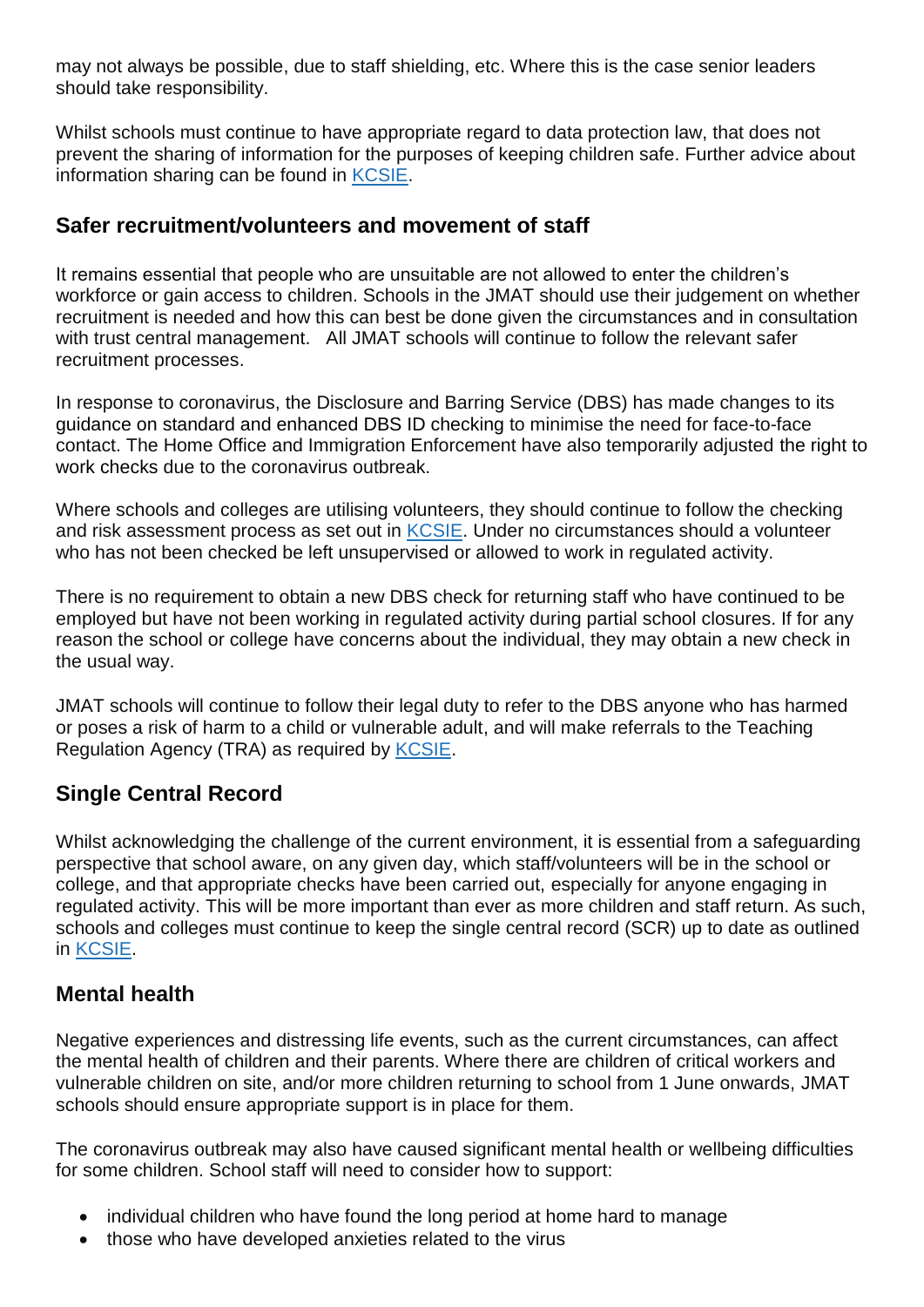- those about whom there are safeguarding concerns
- those who may make safeguarding disclosures once they are back in schools

Some children may also have experienced bereavements in their immediate family or wider circle of friends or family or had increased/new caring responsibilities.

Staff may wish to provide:

- opportunities for children to talk about their experiences of the past few weeks
- opportunities for one-to-one conversations with trusted adults where this may be supportive
- some refocussed lessons on relevant topics, for example, mental wellbeing or staying safe
- pastoral activity, such as positive opportunities to renew and develop friendships and peer groups

The different experiences all pupils will have had at home will play a large part in how easily they re-adapt to attending school and its routines, therefore JMAT staff will need to strike an appropriate balance between reintegrating pupils into a reassuring and familiar work ethic and identifying and taking time to address explicitly individual concerns or problems.

DfE guidance 'mental health and [behaviour](https://www.gov.uk/government/publications/mental-health-and-behaviour-in-schools--2) in schools' can help schools to identify children who might need additional support, and to put this support in place. The guidance sets out how mental health issues can bring about changes in a child's behaviour or emotional state which can be displayed in a range of different ways, all of which could be an indication of an underlying problem. This can include for example being fearful or withdrawn; aggressive or oppositional; or excessive clinginess.

Teachers should be aware of the impact the current circumstances can have on the mental health of those /pupils (and their parents) who are continuing to work from home, including when setting expectations of children's' work.

# **Online safety in schools**

The JMAT and its schools will continue to provide a safe environment, including online, in line with the Digital Safeguarding Policy. This includes the use of an online filtering system. Where students are using computers in school, appropriate supervision will be in place.

#### **Children and online safety away from school**

It is important that all staff who interact with children, including online, continue to look out for signs a child may be at risk. Any such concerns should be dealt with as per the JMAT Safeguarding Policy, using the Safeguard electronic recording system. Where appropriate, referrals should still be made to children's social care and, as required, the police.

Online teaching should follow the same principles as set out in the JMAT Digital Safeguarding Policy and the JMAT Code of Conduct.

#### **Peer-on-Peer Abuse**

Where a school receives a report of peer-on-peer abuse, they will follow the procedure outlined in the Safeguarding Policy. Concerns and actions must be recorded on Safeguard and appropriate referrals made. The JMAT recognises that there are still a number of children who will remain at